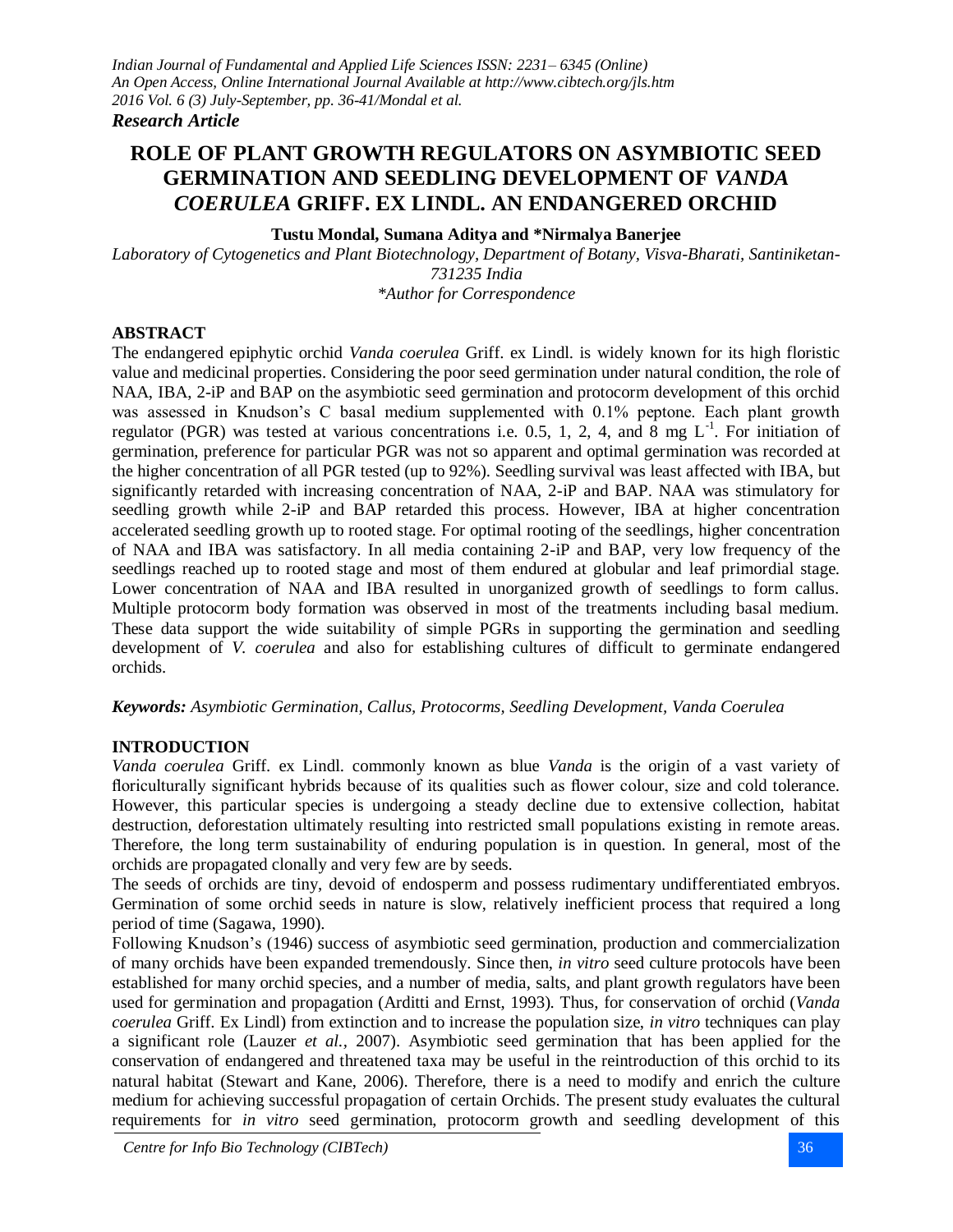# *Research Article*

endangered species in presence of various exogenous plant growth regulators. In addition to that this study will help to achieve the suitable medium for asymbiotic seed germination and seedling development of this endangered orchid.

# **MATERIALS AND METHODS**

## *Plant Material, Sterilization and Culture Media*

Cultures were established with the seeds of *V. coerulea*, collected from 8-months old yellowish green capsules. For surface sterilization, the freshly collected capsules were rinsed in 90% alcohol for 20-30 seconds, followed by treatment with 0.1% (w/v) mercuric chloride for 10 minutes and finally washed thrice with sterile distilled water. The sterilized capsules were excised longitudinally and the seeds were scooped out and placed in a conical flask with 100 ml sterile distilled water and stirred for 5 min. Subsequently 100 µl (containing about 200 seeds) of the seed suspension was inoculated into sterilized culture tubes (25x 150 mm) containing 20 ml nutrient medium. For each treatment five replicate cultures were raised.

The germination media were based on inorganic salts of Knudson's (1946) C, with some modifications. In the media, the original iron source and micronutrients was replaced with iron-EDTA (Ethylene Diamine Tetra Acetate) and micronutrients in half strength respectively as used in Murashige and Skoog's (1962) medium. In addition, media supplemented with 2% sucrose served as carbon source and 0.1% peptone as organic supplement. The Plant growth regulator treatments consisted of various grades of α-Napthalene acetic acid (NAA), Indole-3-butyric acid (IBA), 6-γ,γ-dimethyl allyl-amino purine (2-iP) and 6-Benzyl amino purine (BAP) procured from Sigma. The pH of the media was adjusted to 5.2 prior to autoclaving. The media were solidified with 0.9% (w/v) agar and autoclaved at 1.02 kg/cm for 20 minutes. The cultures were maintained at  $25^{\circ} \pm 2^{\circ}$ C under a 10 hr photoperiod provided by Philips white fluorescent lights of 3000-lux intensity. The cultures were incubated for three months and thereafter well developed seedlings were transferred to culture media with or without PGR for plantlet development.

#### *Data Collection*

Data on morphogenetic responses of seed cultures were collected after 3 months of culture initiation. The emergence of embryo through the ruptured seed testa was considered as the first sign of germination (De Pauw *et al.,* 1995). Growth rate of seedlings in seed cultures was expressed through quantitative assessment of the different stages of seedling development, such as seedlings with or without visible shoot apex, with expanded leaves, and with roots.

## **RESULTS AND DISCUSSION**

## *Seed Germination, Protocorm Development and Seedling Survival*

Germination of the microscopic seeds (Figure 2a) was initiated about three weeks after culture initiation. The *in vitro* seedling development of *V. coerulea* took place in a sequence like most of the other orchid species. The germination was achieved by testa rupture, i.e. appearance of globular protocorms designated as stage 1 seedling (Figure 2b). By week four, some protocorms develop further to Stage 2 with slightly elongated apical regions defining the protomeristem (Figure 2c). The effects of different PGRs on seed germination and protocorm necrosis are shown in Table 1. Rhizoids were occasionally observed on Stage 2 protocorms.

With further development, the protomeristem developed an angular opening from which the first true leaf emerged (Stage 3, Figure 2e). Shoot elongation was accompanied with root development at the final stage seedlings (Stage 4, Figure 2h).There was no significant difference in the germination percentage among the treatments, and it ranged from 79 to 93%. Optimal germination was recorded in presence of 0.1% peptone, containing NAA 4 mg/L and BAP 8 mg/L. Germination not hindered with any of the PGRs, but lower concentrations (0.5-1 mg/L) of NAA resulted in reduction in germination rate. It has been variously studied that the effects of peptone (or other additives) may vary according to basal media used, since the response in many cases depends on the nitrogen level in the basal solution (Ichihashi and Islam, 1999; Roy and Banerjee, 2002; Naha *et al.,* 2013).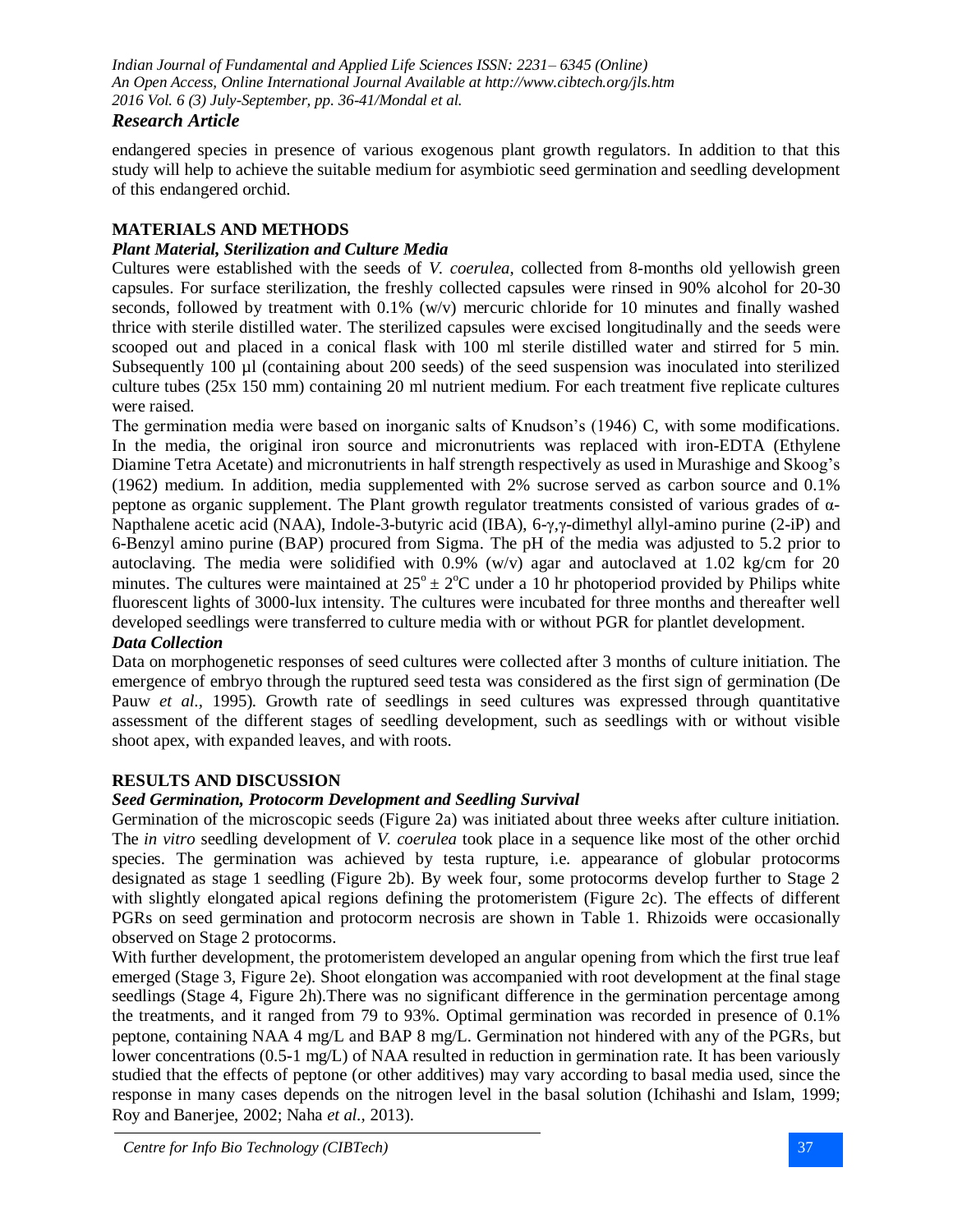**Treatments (mg/L) Germination (%) Necrosis (%) MPB (%) Callus (%)** PGR-Free  $84.65 \pm 1.86$   $63.80 \pm 6.32$   $8.09 \pm 2.94$   $14.94 \pm 5.99$ NAA  $0.5$  79.00  $\pm$  6.60 63.28  $\pm$  6.11 2.57  $\pm$ 1.82 40.91  $\pm$  8.89 NAA 1  $79.41 \pm 2.70$   $66.95 \pm 1.00$   $1.86 \pm 1.48$   $28.02 \pm 5.12$ NAA 2  $83.35 \pm 1.86$   $65.52 \pm 4.34$   $3.26 \pm 1.89$   $0 \pm 0.00$ NAA 4 92.69  $\pm$  2.26 76.45  $\pm$  2.87 2.56  $\pm$ 1.69 0  $\pm$  0.00 NAA 8 91.45  $\pm$  0.74 88.25  $\pm$  1.75 6.24  $\pm$ 3.51 0  $\pm$  0.00 2iP 0.5 86.00 ± 2.45 90.77 ± 4.64 15.79 ±7.09 3.40 ± 2.69 2iP 1 89.58 ± 2.35 80.79 ± 5.78 7.42 ± 4.77 6.93 ± 6.01 2iP 2 85.90  $\pm$  4.18 80.93  $\pm$  10.27 1.79  $\pm$ 2.31 9.52  $\pm$  8.47 2iP 4  $90.73 \pm 1.54$   $73.80 \pm 4.19$   $7.65 \pm 2.32$   $4.28 \pm 1.92$ 2iP 8 83.03 ± 3.12 86.49 ± 2.37 12.79 ± 3.89 1.04 ± 0.82 IBA 0.5 87.39 ± 1.94 75.72 ± 1.53 6.40 ± 2.40 26.54 ± 7.76 IBA 1 85.23  $\pm$  3.03 69.76  $\pm$  2.60 11.55  $\pm$ 1.59 23.03  $\pm$  3.13 IBA 2 82.84  $\pm$  2.60 71.06  $\pm$  4.57 13.91  $\pm$ 1.59 30.23  $\pm$  3.53 IBA 4 91.76 ± 1.25 53.78 ± 5.26 8.60 ± 0.81 17.68 ± 2.00 IBA 8 85.01 ± 0.96 60.10 ± 3.44 5.12 ± 0.79 12.74 ± 2.53 BAP 0.5 89.39 ± 2.93 73.31 ± 4.54 8.64 ± 2.97 7.50 ± 2.00 BAP 1 84.52 ± 3.39 76.00 ± 5.88 11.32 ± 3.65 7.33 ± 1.53 BAP 2 81.57 ± 2.17 81.60 ± 3.95 13.56 ± 3.45 2.33 ± 1.88 BAP 4 90.86  $\pm$  1.43 85.40  $\pm$  4.54 9.10  $\pm$  5.49 0  $\pm$  0.00 BAP 8 92.78 ± 1.92 85.11 ± 2.23 2.58 ± 2.04 16.34 ± 5.35

**Table 1: Effects of PGRs on Germination and Morphogenetic Responses of Protocorms of** *Vanda Coerulea* **after Three Months of Inoculation**

Data shown are the mean of five replicates  $\pm$  SE (Standard error).

In the present findings, total nitrogen content in modified KC medium and peptone seems to be satisfactory for germination of *V. coerulea*, but application of additional PGRs resulted in enhancement in germination. Seedling survival was poor in most of the treatments including the control. 2-iP resulted in severe protocorm necrosis upto 90.77% in 0.5 mg/L concentration. The necrosis of protocorms was mostly observed during Stage 1, with occasional incidences in later stages of development. In general, death of protocorms in the early stages of germination is a common phenomenon in orchid seed cultures (Harvais, 1982; De Pauw *et al.,* 1995; Roy *et al.,* 2011). According to Stoutamire (1974) such a phenomenon could be related to lack of adequate nutrient conditions and/or essential growth regulating substances. Our results corroborate this suggestion.

## *Seedling Growth and Morphogenetic Responses*

The type and concentration of growth regulators play an important role in development of many orchid species *in vitro* (Arditti and Ernst, 1993). Seedlings in media containing NAA grew well beyond at least Stage 2.

Higher concentration of NAA (2-8 mg/L) results in significant rooting; best frequency of rooted seedling (49.85%) is achieved with NAA 2 mg/L (Table 2). Higher concentration of IBA (4-8 mg/L) also showed moderate rooting compared to the basal medium where maximum seedlings remained at Stage 1 and 2. Optimum number of leaves (2.05) and roots (2.42) are observed with NAA 2mg/L (Figure 1a and 1b). Rooting of the seedlings hindered with BAP and 2-iP; and high frequency of seedlings could not proceed beyond Stage 2. Significant enhancement in unorganized callus formation (Figure 2f) was observed in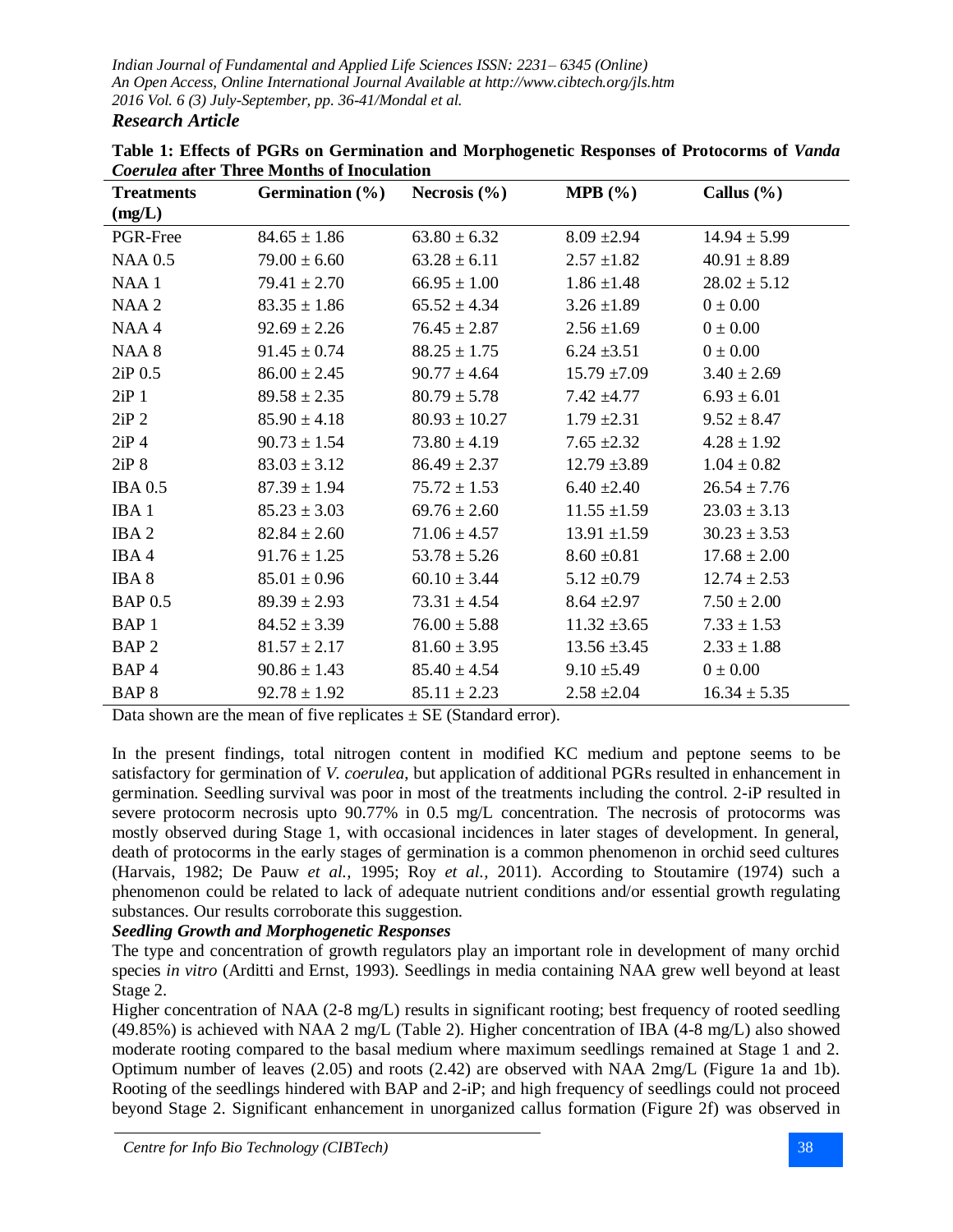## *Research Article*

lower concentration of NAA and IBA. Lower concentrations of 2iP, IBA and BAP accelerate MPB formation (Figure 2g).

| <b>Treatments</b> | <b>Stage 1</b>   | <b>Stage 2</b>             | <b>Stage 3</b>   | <b>Stage 4</b>   |
|-------------------|------------------|----------------------------|------------------|------------------|
| (mg/L)            | $(\%)$           | $\left(\frac{6}{6}\right)$ | $(\%)$           | $(\%)$           |
| PGR-Free          | $23.60 \pm 4.01$ | $28.82 \pm 1.99$           | $17.31 \pm 3.32$ | $7.24 \pm 4.95$  |
| <b>NAA 0.5</b>    | $15.94 \pm 4.06$ | $22.54 \pm 2.84$           | $11.70 \pm 4.92$ | $6.34 \pm 7.13$  |
| NAA1              | $23.28 \pm 6.25$ | $32.36 \pm 6.49$           | $9.28 \pm 5.31$  | $5.2 \pm 5.01$   |
| NAA <sub>2</sub>  | $6.54 \pm 1.55$  | $18.97 \pm 5.04$           | $21.38 \pm 4.14$ | $49.85 \pm 6.68$ |
| NAA4              | $10.18 \pm 1.31$ | $20.18 \pm 3.64$           | $17.74 \pm 4.36$ | $49.34 \pm 6.27$ |
| NAA 8             | $9.42 \pm 3.28$  | $19.91 \pm 3.06$           | $18.45 \pm 4.05$ | $45.98 \pm 8.58$ |
| 2iP 0.5           | $11.78 \pm 6.62$ | $67.90 \pm 7.57$           | $1.14 \pm 1.03$  | $0 \pm 0.00$     |
| $2iP_1$           | $30.84 \pm 9.05$ | $52.18 \pm 7.80$           | $1.86 \pm 1.15$  | $0.78 \pm 1.01$  |
| $2iP$ 2           | $22.52 \pm 1.73$ | $60.32 \pm 5.72$           | $5.85 \pm 2.50$  | $0 \pm 0.00$     |
| $2iP_4$           | $21.49 \pm 2.85$ | $61.55 \pm 3.25$           | $5.03 \pm 1.15$  | $0 \pm 0.00$     |
| 2iP8              | $24.24 \pm 1.47$ | $60.50 \pm 4.54$           | $1.44 \pm 0.76$  | $0 \pm 0.00$     |
| <b>IBA 0.5</b>    | $22.46 \pm 2.92$ | $18.77 \pm 1.12$           | $22.80 \pm 3.65$ | $3.02 \pm 3.90$  |
| IBA <sub>1</sub>  | $13.95 \pm 3.59$ | $23.87 \pm 1.50$           | $14.61 \pm 3.05$ | $13.00 \pm 5.76$ |
| IBA <sub>2</sub>  | $18.36 \pm 2.47$ | $19.70 \pm 4.14$           | $15.89 \pm 2.74$ | $1.89 \pm 1.79$  |
| IBA4              | $19.26 \pm 4.33$ | $23.27 \pm 2.09$           | $14.42 \pm 3.71$ | $16.77 \pm 5.79$ |
| IBA <sub>8</sub>  | $18.59 \pm 2.64$ | $27.04 \pm 3.46$           | $11.79 \pm 3.11$ | $24.72 \pm 2.87$ |
| <b>BAP 0.5</b>    | $26.43 \pm 2.20$ | $56.01 \pm 2.52$           | $1.42 \pm 1.37$  | $0 \pm 0.00$     |
| BAP <sub>1</sub>  | $18.78 \pm 3.42$ | $60.28 \pm 6.15$           | $2.29 \pm 1.87$  | $0 \pm 0.00$     |
| BAP <sub>2</sub>  | $14.89 \pm 1.92$ | $68.21 \pm 3.91$           | $1.0 \pm 1.29$   | $0 \pm 0.00$     |
| BAP <sub>4</sub>  | $29.14 \pm 1.74$ | $54.83 \pm 3.86$           | $6.93 \pm 5.51$  | $0 \pm 0.00$     |
| BAP <sup>8</sup>  | $41.47 \pm 7.27$ | $39.61 \pm 7.21$           | $0 \pm 0.00$     | $0 \pm 0.00$     |

**Table 2: Effects of PGRs on Seedling Growth of** *Vanda Coerulea* **after Three Months of Inoculation**

Data shown are the mean of three replicates  $\pm$  SE (Standard error).



**Figure 1: Growth Profile of the Seedlings of** *V. Coerulea***: (a) Mean Number of Leaves and (b) Root, under the Influence of Plant Growth Regulators**

Orchid needs auxins and/or cytokinins for PLB formation and plantlet development. In *V. coerulea*, NAA and IBA at its lower levels enhanced unorganized callus formation. In presence of NAA, seedling growth was faster and all seedlings at least formed leaf primordia. Kumaria and Tandon (2000) studied the effect of PGRs on peroxidase, polyphenol oxidase and IAA oxidase activities and phenolic content during initiation and development of protocorm of *Dendrobium fimbriatum*. They proposed that PGRs at low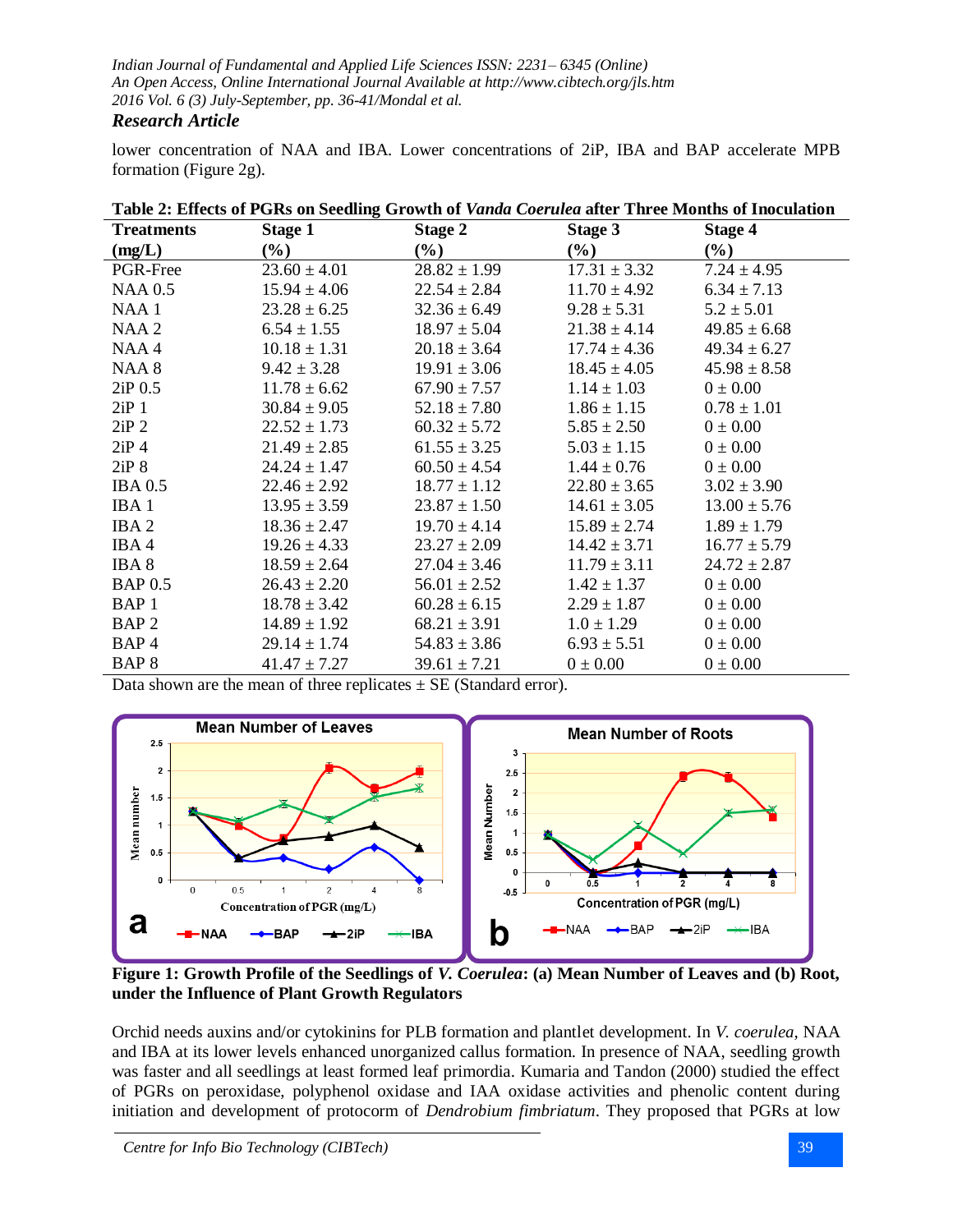## *Research Article*

concentration in the medium might act like symbiotic fungal stimulant and conveyed the physiological changes for protocorm development. However, with application of BAP and 2-iP, both frequency of rooted seedling and mean number of root were restrained and majority of seedling growth was checked within stage 1 and stage 2. This growth arresting effect of PGRs on seedling could be efficiently used for *in vitro* conservation.



**Figure 2: Asymbiotic Seed Germination and Seedling Development of** *Vanda Coerulea***: (a) Scanning Electron Micrograph of Seed (b) Stage 1 Early Globular Stage, (c) & (d) Stage 2 Protocorm Showing Initiation of Leaf Primordium, (e) Protocorms with Distinct Leaf (Stage 3), (f) Unorganized Callus, (g) Multiple Protocorm Bodies, (h) Stage 4 Seedling Showing Developed Shoot and Root, (i) Well Developed Plants (Lf P- Leaf Primordial, Lf- Leaf, Rt- Root, St- Shoot).**

## *Conclusion*

During asymbiotic seed germination and seedling development of *V. coerulea*, three different morphogenetic pathways led to the formation of complete plant. Firstly, it depicted normal seedling growth, second pathway is the multiple protocorm body formation and third one is mediated via unorganized callus phase. The present study has described the efficient optimization of plant growth regulators for asymbiotic seed germination and seedling development of *V. coerulea*. It offers a ready means for not only raising the large numbers of plants but also a way for *in vitro* conservation of this endangered orchid.

## **ACKNOWLEDGEMENTS**

UGC-DRS and DST FIST supported Department of Botany, Visva-Bharati, is highly acknowledged for providing the necessary research facilities. The University Grants Commission, Bahadur Shah Zafar Marg, New Delhi, India, is acknowledged for extending the financial support [Ref. No.:39-380/2010 (SR), dated 05.01.2011].